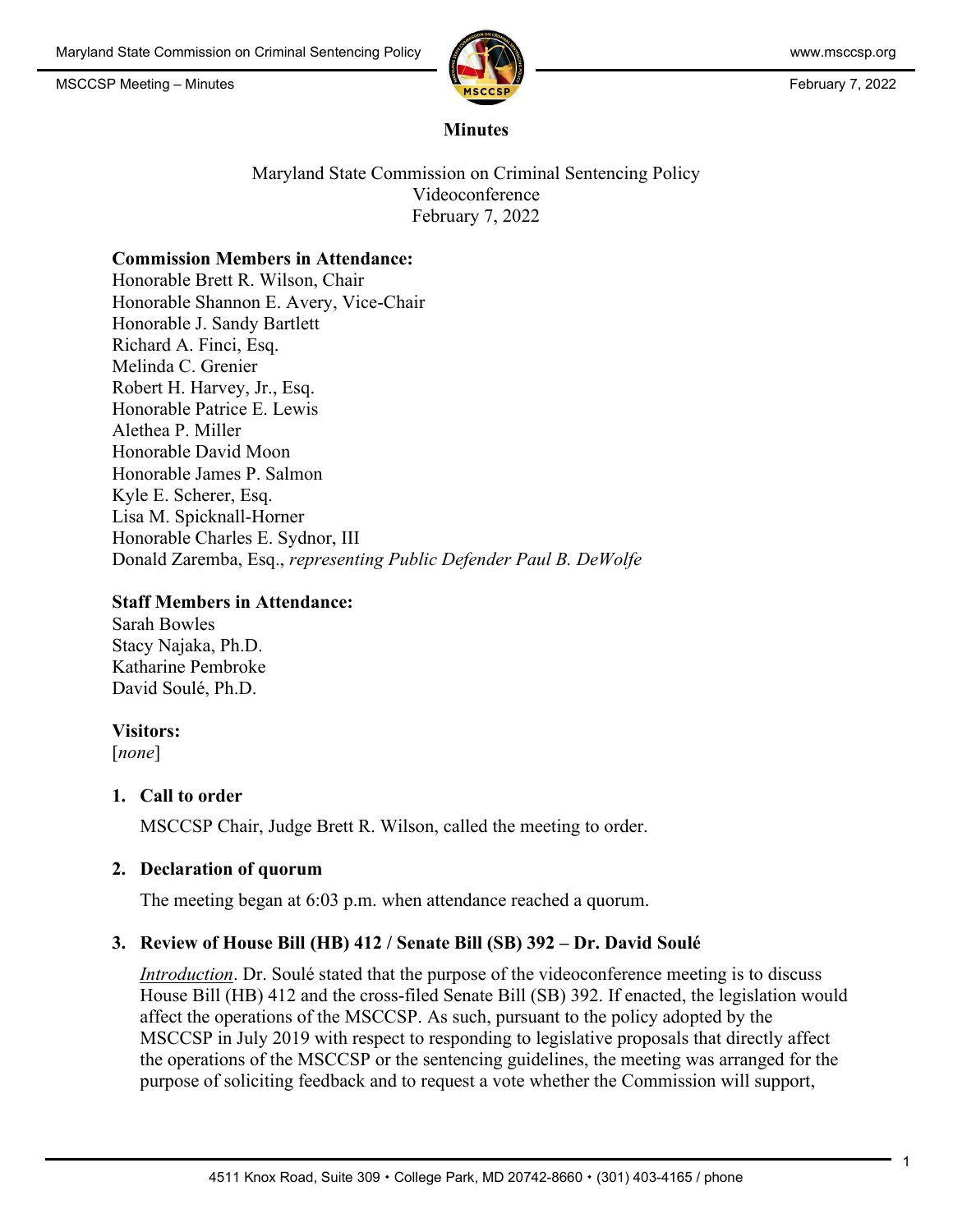

oppose, or take no position on the proposed legislation. Dr. Soulé noted he would start with a brief review of HB 412/SB 392 and then discuss the impact on the MSCCSP.

HB 412/SB 392 combines separate legislation previously introduced during the 2020 Session, specifically, HB 355 (The Judicial Transparency Act of 2020) and HB 1458 (The Truth in Plea Deals Act of 2020). The current proposed legislation includes two distinct requirements: (1) require the MSCCSP to provide in its annual report case-specific information for sentences for crimes of violence, including information identifying the sentencing judge; and (2) revise the definition of a guidelines-compliant sentence, such that a sentence imposed under a binding plea agreement that is above or below the recommended guidelines range would no longer be considered compliant. Dr. Soulé indicated he would summarize the impact of each separately, as they are unique and distinct requirements.

*New Reporting Requirements*. Dr. Soulé directed Commissioners' attention to the new reporting requirements beginning on page 4, line 26 of the proposed legislation. Specifically, HB 412/SB 392 requires the MSCCSP to review each case or sentencing event involving a crime of violence as defined in § 14–101 of the Criminal Law Article, and provide the following information on each conviction in the MSCCSP annual report: crime of which the defendant was convicted, sentence imposed, applicable guidelines range, disposition of the case, amount of time suspended and the percentage of the sentence suspended for convictions in which a portion of the sentence is suspended, departure reason when applicable, court and judicial circuit with jurisdiction over the case, and sentencing judge. Dr. Soulé explained that the MSCCSP currently collects data on each of these reporting requirements, or some version of these requirements, except for the sentencing judge. The Maryland sentencing guidelines worksheet has an entry location for the judge's name, but the judge's name is not collected or reported in the Maryland Automated Guidelines System (MAGS). Rather, a space is provided in the bottom right-hand corner of the guidelines worksheet PDF for the judge to provide a signature on the final printed copy maintained for the court record. However, the printed copy is never submitted to the MSCCSP. Therefore, the MSCCSP does not maintain a record of the judge's name.

Dr. Soulé stated that the proposed legislation would necessitate a change in the MSCCSP policy regarding collection and reporting of data by individual judge. As such, the MSCCSP will need to amend MAGS to report the sentencing judge. The MAGS programmers at the Department of Public Safety & Correctional Services (DPSCS) estimated in 2020 a cost of \$10,000 for programming development, testing, and documentation to implement the necessary changes. MSCCSP staff reviewed the Maryland Sentencing Guidelines Database and determined that the MSCCSP received information for 2,756 counts and 1,788 individuals sentenced in Fiscal Year 2019 for a crime of violence as defined under Section 14-101 of the Criminal Law Article in Maryland circuit courts. Dr. Soulé explained that the staff selected 2019 for this analysis because it was the last full year of data before the COVID-19 pandemic. Given the volume of cases, the proposed legislation will require additional staff resources to comply with the new reporting requirements.

*Change in Rule Regarding Plea Agreements*. Dr. Soulé next reviewed how HB 412/SB 392, starting at line 14 of page 4, revises the definition of a guidelines-compliant sentence by indicating that a sentence imposed pursuant to a plea agreement may not be deemed to be compliant with the sentencing guidelines unless the sentence falls within the actual sentencing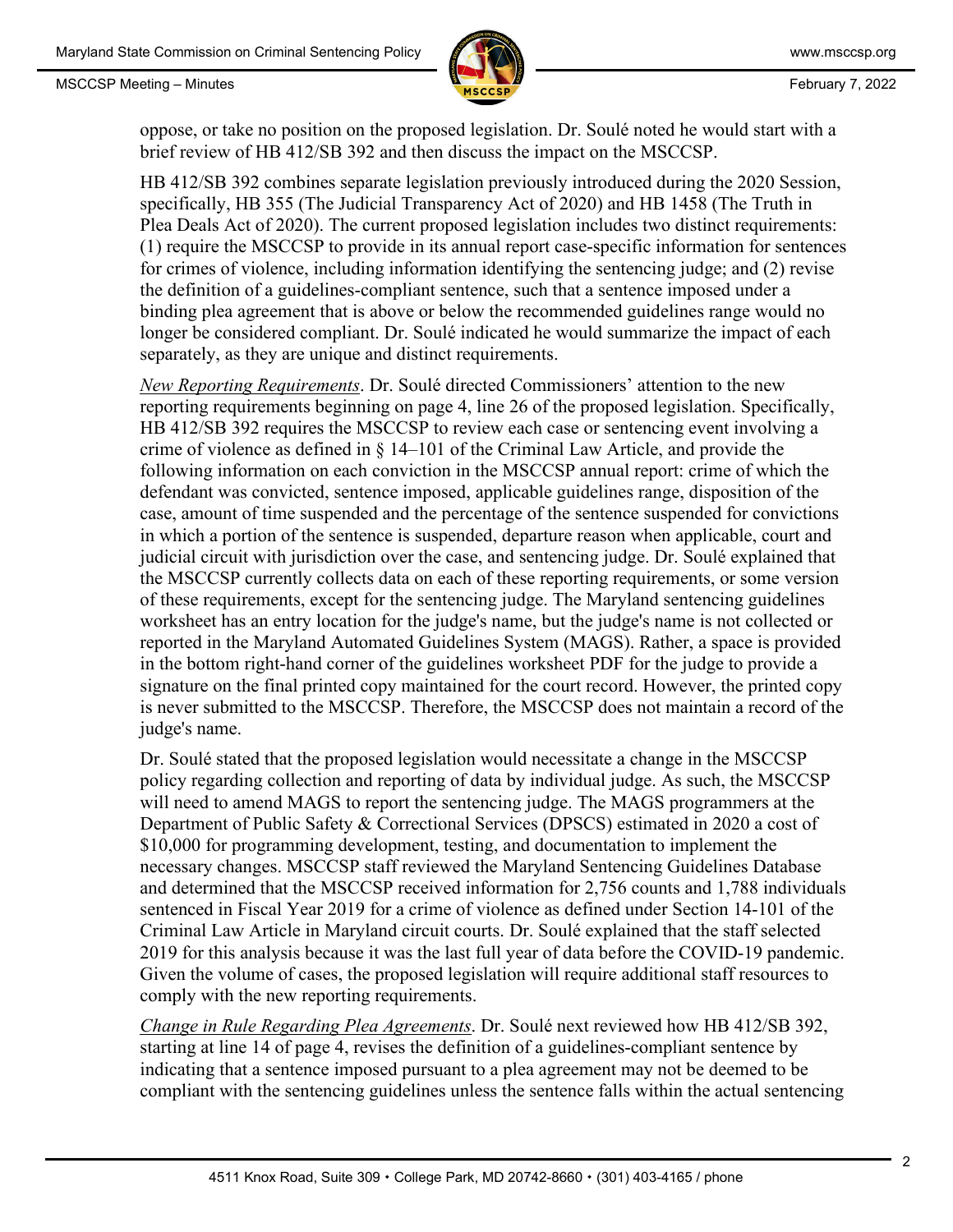

guidelines range. To put the impact of the legislation in perspective, Dr. Soulé briefly summarized how guidelines compliance is calculated by the Commission. He explained that for each offense category, a separate matrix contains individual grid cells that provide a recommended sentence range for the defendant based on their criminal history and the seriousness of the offense. The MSCCSP deems a sentence compliant with the guidelines if the guidelines applicable sentence (defined as the sum of incarceration, credited time, and home detention) falls within the applicable guidelines range. In addition, the MSCCSP deems a sentence compliant if the judge sentenced an offender to a period of pre-sentence incarceration time with no additional post-sentence incarceration time and the length of credited pre-sentence incarceration exceeds the upper guidelines range for the sentencing event. The MSCCSP deems sentences to corrections options programs (e.g., participation in a problem-solving court; Health General Article, § 8-507 commitments; home detention; work release) compliant provided that the initial sentence plus any suspended sentence falls within or above the applicable guidelines range and the sentencing event does not include a crime of violence, child sexual abuse, or escape. Finally, in 2001, the MSCCSP adopted a policy designating American Bar Association (ABA) binding plea agreements as guidelinescomplaint to acknowledge that ABA plea agreements reflect the consensus of the local view of an appropriate sentence within each specific community.

Dr. Soulé noted that the MSCCSP had observed variation from court to court regarding the level of specificity required for a plea agreement to be considered an ABA plea. For example, it was noted that in some courts, a binding plea agreement may involve an agreement to cap the sentence at the upper guidelines or an agreement to a broad range. Accordingly, in 2020, the MSCCSP completed a comprehensive study of binding pleas that included a review of definitions of binding plea agreements from other jurisdictions, an examination of relevant Maryland case law, and an analysis of data on sentences for guidelines-eligible cases sentenced from 2017 through 2019. Informed by this review, the Commission, at its December 8, 2020, meeting, replaced the term "ABA binding plea agreement" with "MSCCSP binding plea agreement," and defined the term "MSCCSP binding plea agreement" to clarify this concept for Maryland criminal justice practitioners. Specifically, an MSCCSP binding plea agreement is defined as "A plea agreement presented to the court in agreement by an attorney for the government and the defendant's attorney, or the defendant when proceeding pro se, that a court has approved relating to a particular sentence and disposition." Further, the MSCCSP tightened the definition to indicate that an MSCCSP binding plea agreement means an agreement to a specific amount of active time (if any), not merely a sentence cap or range. The court has the discretion to accept or reject the plea, and the agreement is binding on the court under Maryland Rule 4- 243(c) if the court accepts the plea. The binding plea agreement and corrections options compliance policies allow the court to set a guidelines-compliant sentence that considers the individual needs of the offender, such as substance abuse or mental health treatment. Dr. Soulé reminded Commissioners that the revisions were adopted effective April 1, 2021.

Dr. Soulé went on to explain that in January 2021, prior to the start of the General Assembly Session, the MSCCSP sent a letter to the Legislature outlining the steps the MSCCSP took in 2020 and in the letter noted how these steps addressed concerns that inspired HB 1458 from the 2020 session. The letter stated that one of the main goals of the sentencing guidelines is to help ensure consistency in sentencing. The letter further noted that the MSCCSP believes the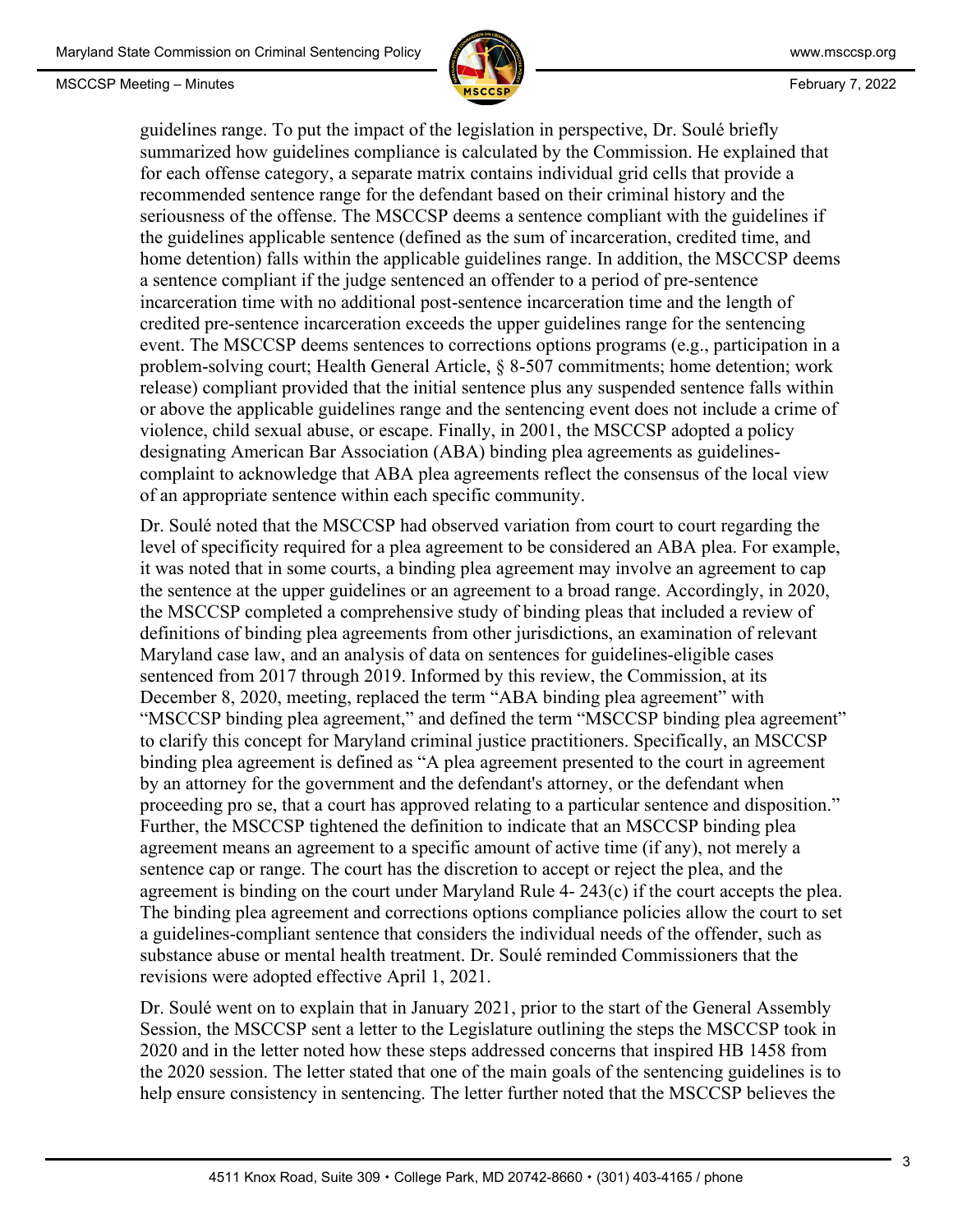

revised definition and term for guidelines-compliant pleas will reduce the number and percentage of pleas that are considered guidelines-compliant because judges may choose to accept the binding plea terms only if he/she agrees with a specified active time that was presented in agreement by both the State and the defense. Dr. Soulé stated that a review of the Maryland Sentencing Guidelines Database indicates that, for Fiscal Year 2021, 42.2% of sentencing events in Maryland circuit courts were resolved by a binding plea agreement. Among the 42.2% of sentencing events resolved by a binding plea agreement, 55% of sentences were within the recommended guidelines range, 37.9% of sentences were below the recommended guidelines range, and 7.2% of sentences were above the recommended guidelines range. In the prior fiscal year, FY 2020, 48.9% of sentencing events were resolved by a binding plea agreement. So, the percentage of binding pleas was reduced in FY 2021, even though the new rule was only in effect for the last three months of FY 2021.

Dr. Soulé advised caution in interpreting data from FY 2021 because the number of sentencings were substantially reduced across the State due to the COVID-19 pandemic, and the biggest decline was observed in the 8th Circuit where binding plea agreements are most common. However, he indicated it was worth noting that given the Commission's recent decision to adjust the sentencing guidelines for drug and property offenses to better reflect current sentencing practices, many sentences adjudicated via an MSCCSP binding plea agreement that are currently outside the guidelines range, should become guidelines compliant.

Regarding fiscal impact, Dr. Soulé explained that if HB 412/SB 392 were enacted, it would eliminate the MSCCSP binding plea agreement compliance policy, as well as the pre-sentence incarceration compliance policy and the corrections options policy in cases involving a plea agreement. The proposed legislation would therefore require the MSCCSP to amend MAGS to revise the calculation of sentencing guidelines compliance. These MAGS revisions will require an estimated \$8,750 to support 50 hours of development. Thus, the total fiscal cost of amending MAGS would be \$18,750 (\$10,000 for amending MAGS to allow for the reporting of judicial information and \$8,500 to revise the calculation of sentencing guidelines compliance). Furthermore, the proposed legislation would require additional staff resources to comply with the new reporting requirements and the change in the definition of sentencing guidelines compliance. To handle these extra responsibilities resulting in the new data reporting requirements and the change in the rule for plea agreements, the staff requested funding to hire one full-time research analyst position.

*MSCCSP Prior Positions*. Noting that the Commission has seven new members since versions of the legislation was last introduced in 2020, Dr. Soulé stated that for informational purposes he would summarize the previous position of the MSCCSP. In 2020, the MSCCSP convened to review HB 355/SB 272 (The Judicial Transparency Act of 2020) and separately to review HB 1458 (The Truth in Plea Deals Act of 2020). With respect to the judicial transparency legislation, the majority opinion held that the Commission should oppose HB 355/SB 272 for two primary reasons. First, the majority believed the requirement to report sentencing information by individual judge conflicted with the enabling legislation of the MSCCSP. Specifically, Criminal Procedure Article, § 6-202 instructs that the sentencing guidelines should be voluntary, and it further states "sentencing policies should preserve meaningful judicial discretion and sufficient flexibility to allow individualized sentences." In 2020, the majority expressed opposition to HB 355 because they believed that publishing judge-specific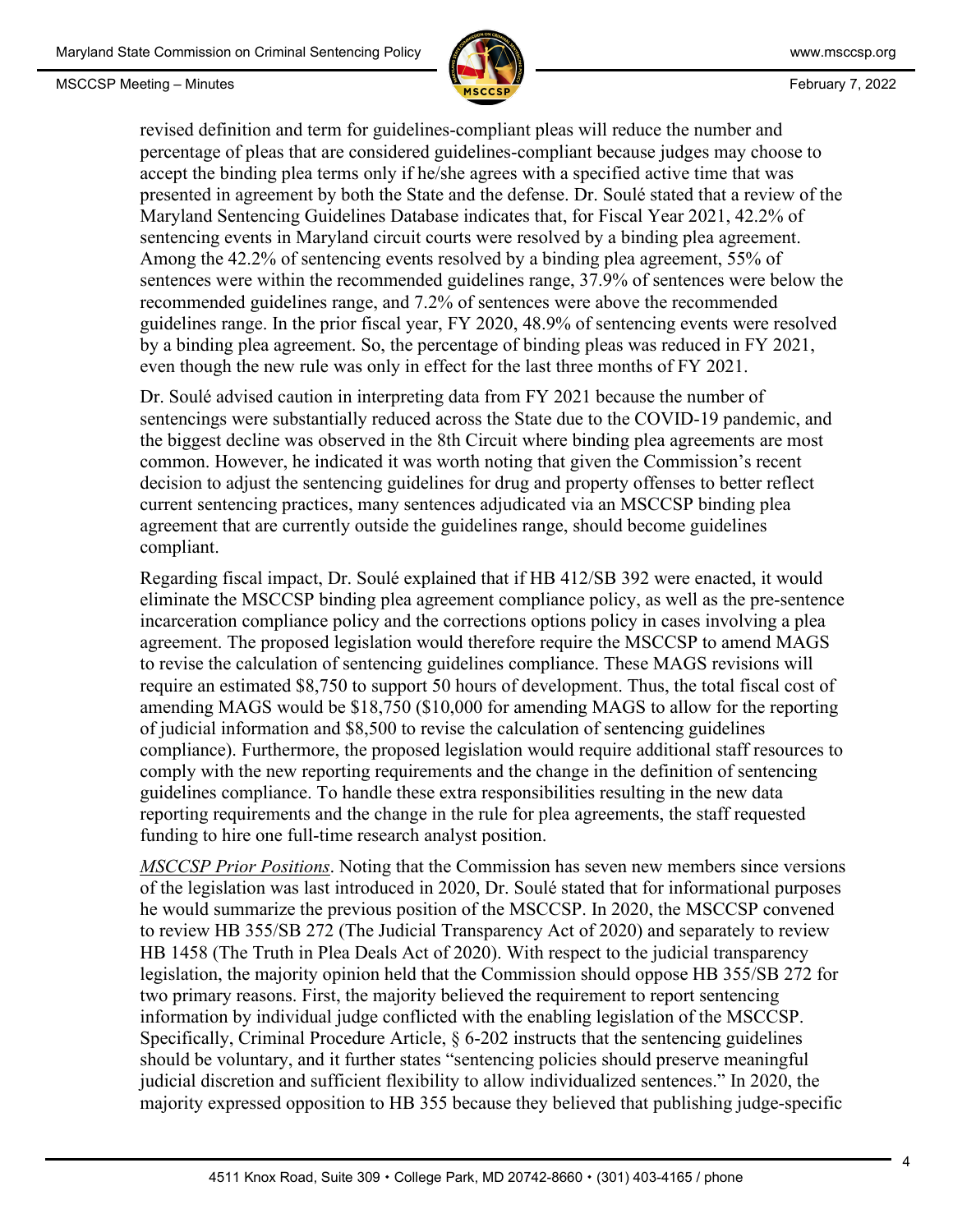

sentencing data would potentially change the nature of the sentencing guidelines from recommendations to edicts. The second primary opposition noted in 2020 was that by requiring the MSCCSP to publish judge-specific reports, the perception of the MSCCSP would shift from its current role as an objective manager of the sentencing guidelines to a role as monitor of individual judicial performance. At that time, it was noted that the role of the MSCCSP was never intended to be that of enabling the grading of the performance of any trial court judge. Rather, it was noted that the guidelines and the corresponding data collected via the guidelines worksheet were designed for general policy development, rather than for monitoring individual judge behavior.

Regarding the second portion of the bill pertaining to binding plea agreements, Dr. Soulé explained that the MSCCSP in 2020 asked the Legislature to defer on taking action to give the MSCCSP time to study the issue. As previously noted, the MSCCSP completed that study at the end of 2020 and enacted a revised definition for binding plea agreements, effective April 1, 2021. The MSCCSP's most recent annual report included data for FY 2021, which covers July 1, 2020, through June 30, 2021. Accordingly, the reporting period had only three months of data since the adopted revisions for binding pleas on April 1, 2021.

Dr. Soulé once again noted that pursuant to the policy adopted by the MSCCSP, the Commission is meeting to review legislation that directly affects the operations of the MSCCSP or the sentencing guidelines, and to request a vote whether the Commission will support, oppose, or take no position on the proposed legislation. He explained that the MSCCSP is not obligated to assume the same position as taken in 2020. The Commission membership has shifted some, and support for publishing judge-specific data has also somewhat shifted. The MSCCSP may choose to take no-position on the bill, or it could choose to support or oppose the separate portions of the legislation. For example, the MSCCSP may choose to propose an amendment whereby the MSCCSP collects the judge-specific data, does not proactively publish a report with judge-specific identifiers, but instead makes the data available upon request. Another consideration is that it may be appropriate for the Commission to respectfully request that the legislature defer on the plea agreement portion of the legislation to allow the Commission time to assess the impact of the April 1, 2021, revised definition of guidelines-compliant binding pleas.

*Emergency Legislation*. Before concluding his remarks, Dr. Soulé highlighted one final issue. Specifically, this legislation is marked as an "Emergency Bill." As emergency legislation, if passed, it would take effect shortly after the conclusion of the General Assembly Session in April. However, the requirements of the legislation are not things that the MSCCSP staff can immediately implement. Dr. Soulé pointed out that the practical reality is that it would take a minimum of several months before we could reprogram MAGS to capture the new information, and then the revised data collection would only start at that point. First, MAGS would need to be amended to capture additional reporting details and to change guidelines compliance calculations. But the MSCCSP already has major updates for MAGS planned for release on July 1, 2022, including but not limited to: revised matrices for drug and property offenses; a new streamlined sentence screen to make it easier to enter sentence information; and an update to the whole application to make it more mobile-friendly. These are significant updates that are currently being worked on by DPSCS programmers and MSCCSP staff, which must be meticulously reviewed and tested prior to deployment. As such, it would be difficult to implement the necessary MAGS updates prior to July 1, 2022. Dr. Soulé indicated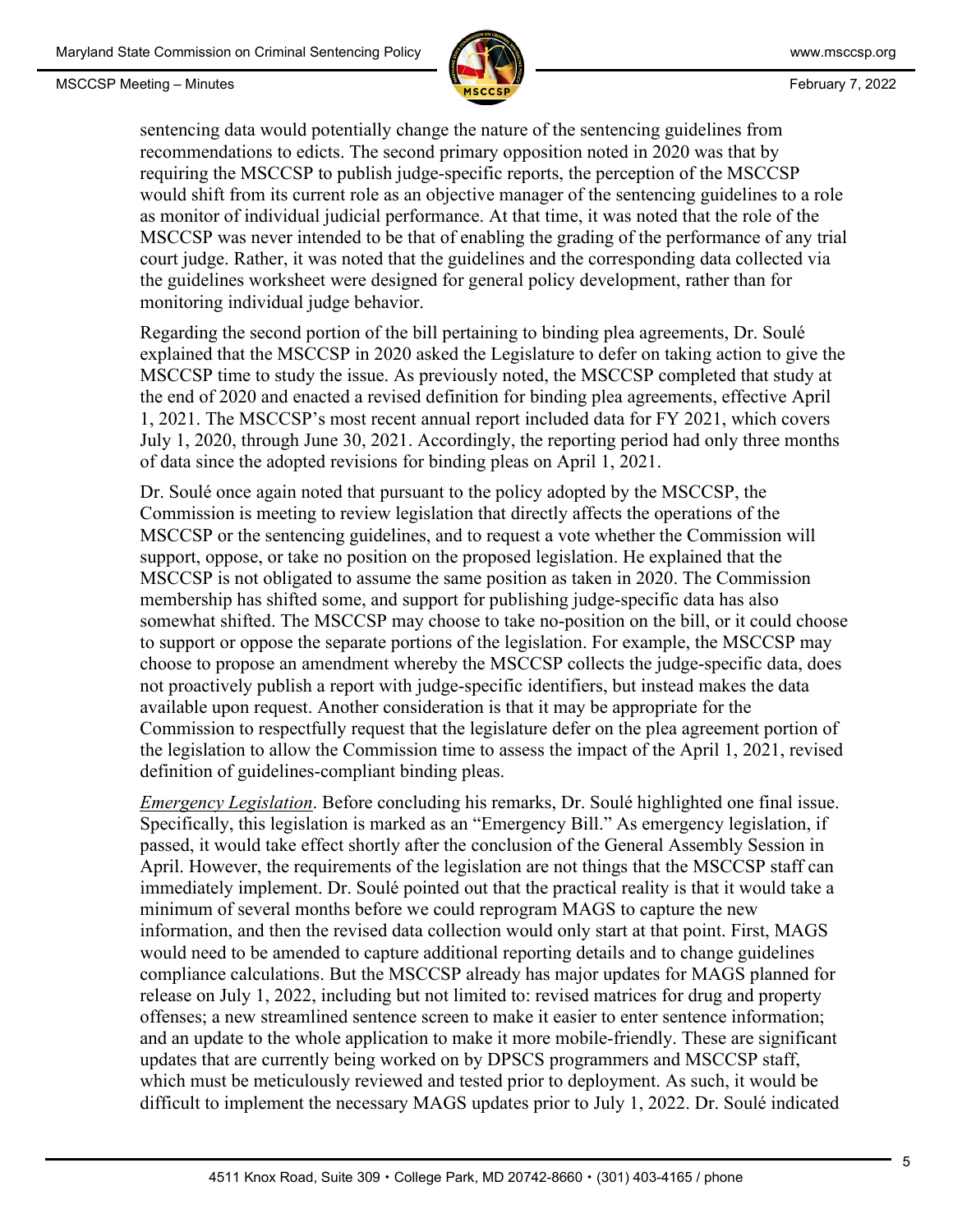

it is more realistic to expect any updates to be implemented closer to October 1, 2022. As mentioned, the MSCCSP would also need to hire new staff. The MSCCSP would need time to get the position approved by the University of Maryland, advertise the position, interview, and hire. The absolute quickest that may happen is 2-3 months. Additionally, the MSCCSP would need funding for the position before hiring.

Prior to turning the discussion over to the Commission, Dr. Soulé concluded by noting that the hearing for HB 412 before the House Judiciary Committee is scheduled for tomorrow, February 8, at 1:00 p.m. The hearing for SB 392 before the Senate Judicial Proceedings Committee is scheduled for Thursday, February 10, at 1:00 p.m. Any written testimony therefore needs to be submitted by tomorrow morning. Technically, the deadline for written testimony for the hearing in the House Judiciary Committee has passed, but Chairman Clippinger graciously granted the MSCCSP a one-time exception to submit testimony following this meeting.

## 4. **Discussion and vote whether to support, oppose, or take no position – Judge Brett R. Wilson (Action item)**

Judge Wilson called for questions and discussion. Commissioner Finci noted that there are both administrative/practical issues and policy issues, and he wondered if the two needed to be addressed in the meeting or if staff has a handle on the practical issues. Dr. Soulé responded that staff submitted a fiscal note response that addresses the practical issues. He wanted the Commission to be aware that there is a fiscal number attached to the required MAGS programming and full-time research analyst position, but he acknowledged that the policy issues should be the primary focus for Commissioners.

Judge Wilson stated that as far as policy is concerned, the most poignant part of the legislation is the personal identification of judges, and the Commission had a robust debate a couple of years ago on that topic. Because Commission membership has changed a good bit since that time, Judge Wilson asked if any of the newer members would like to weigh in with thoughts or questions about that specific part of the bill. Delegate Moon responded with apologies that he needed to leave the meeting shortly. He noted that the last time the Commission discussed a similar bill, he abstained due to his position on the House Judiciary Committee. That being said, he has always had grave reservations about the legislation given the stated goals of what identification of individual judges is supposed to achieve (e.g., encouraging judges to give longer sentences). However, judicial transparency is among the priorities of the chamber leaders, whether in the form of this bill or another. He renewed his abstention, and he also renewed his reservations about what the bill is trying to do.

Judge Avery weighed in that she has testified on behalf of the Maryland Judiciary in opposition to the legislation over the course of the years that it has been introduced. She noted that she agrees with the previous position of the Commission that this legislation encroaches on judicial discretion in a significant way. It sets up the Sentencing Commission to create a report card on individual judges, and that report card is misleading to the public, as it is based on one fact – the relative length of the sentence. It does not provide transparency to the myriad of factors that exist in a criminal sentencing procedure. Judges are required to consider all the factors that relate to a sentence, including victim, defendant, and circumstances of the crime.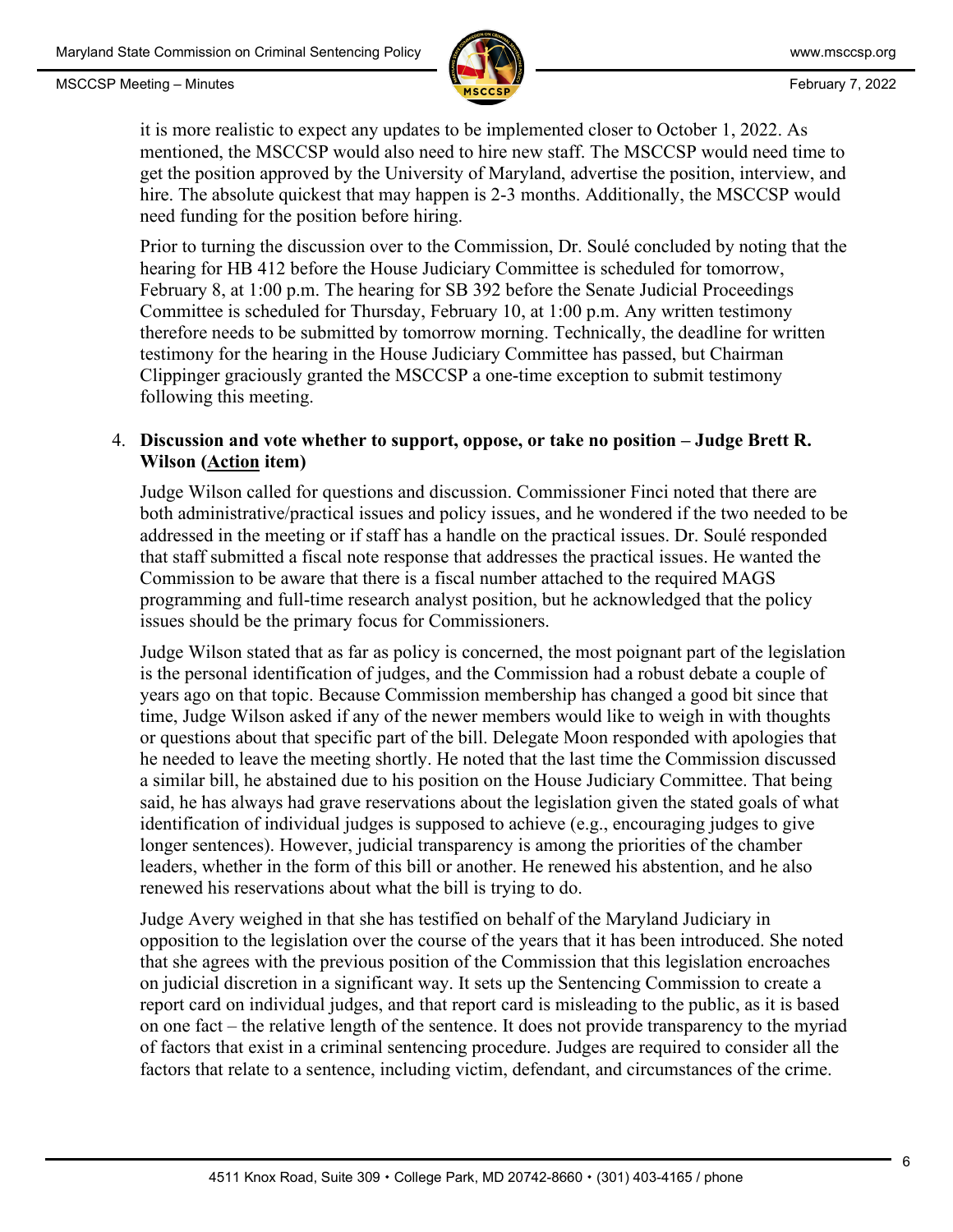



Judge Avery further noted that in addition to creating a due process problem by encroaching on judicial discretion, the legislation would also eliminate the Commission's guidelines compliance rule with regard to binding pleas. That creates a public safety problem, as well as a separation of powers and due process problem, because plea agreements are brought before a judge as a result of negotiations between the State and defense, and there are a number of reasons that the State would negotiate a plea below the sentencing guidelines. They include problematic legal issues concerning policing or the investigation and reluctant witnesses who are afraid to come forward for safety reasons. These are issues of prosecutorial discretion, and the judge is not permitted to get involved in negotiations. The judge simply does or does not accept the plea as negotiated by the parties. By holding the judge accountable for a below guidelines sentence, you are going to see a discouragement of pleas being accepted. That will create a backlog of cases, as well as a public safety problem.

Judge Avery explained that proponents of this bill believe the crime problem is the result of judicial sentencing, and that is statistically not the case. She has examined the Justice Department's violent crime numbers in Baltimore City, and judges sentence defendants in less than .5% of all violent crimes perpetrated in the city. There are many levels of intervention when it comes to violent crime before you get to the top of the pyramid of the criminal justice system where the trial and sentencing event occurs.

Judge Avery concluded by noting one of her primary concerns is that the Legislature is coming to an independent commission to get data about the judges. That is a problem existentially for the Commission because it goes against its mission, and it also is going to harm its relationship with judges.

Judge Wilson noted that there had not been many questions or much discussion during the meeting and asked whether further debate was necessary or if there was a motion to adopt the prior position of opposition.

### **Judge Avery responded that she would so move to adopt the prior position. Commissioner Grenier seconded the motion.**

Judge Wilson asked if there was any further discussion or concern about adopting the prior position. In response, Senator Sydnor suggested that the Commission submit a letter of information rather than taking one position or the other. He noted that this is something agencies often do. Judge Wilson commented that he had shared a similar suggestion two years ago when discussing the legislation, but that his read of the room is that the majority are comfortable taking a position in opposition based on the reasons stated in the current meeting and the position stated two years ago. Senator Sydnor indicated that like Delegate Moon, he would abstain. Delegate Bartlett concurred that she should do the same. Judge Wilson said he understood and that they would not want to lock themselves in a position before hearing the bill on the floor or in committee.

Judge Wilson asked for any additional comments or questions before calling for a vote. Dr. Soulé noted that the testimony would need to be submitted the following morning and that the Commission could simply reiterate the opposition from 2020. Dr. Soulé further noted that staff had drafted a similar, updated opposition statement and explained that the statement *opposes* the new reporting requirements and requests that the Legislature *defer* on the rule change regarding guidelines-compliant plea agreements, given the Commission's recent changes to the definition of such pleas. Judge Wilson expressed agreement with that approach.